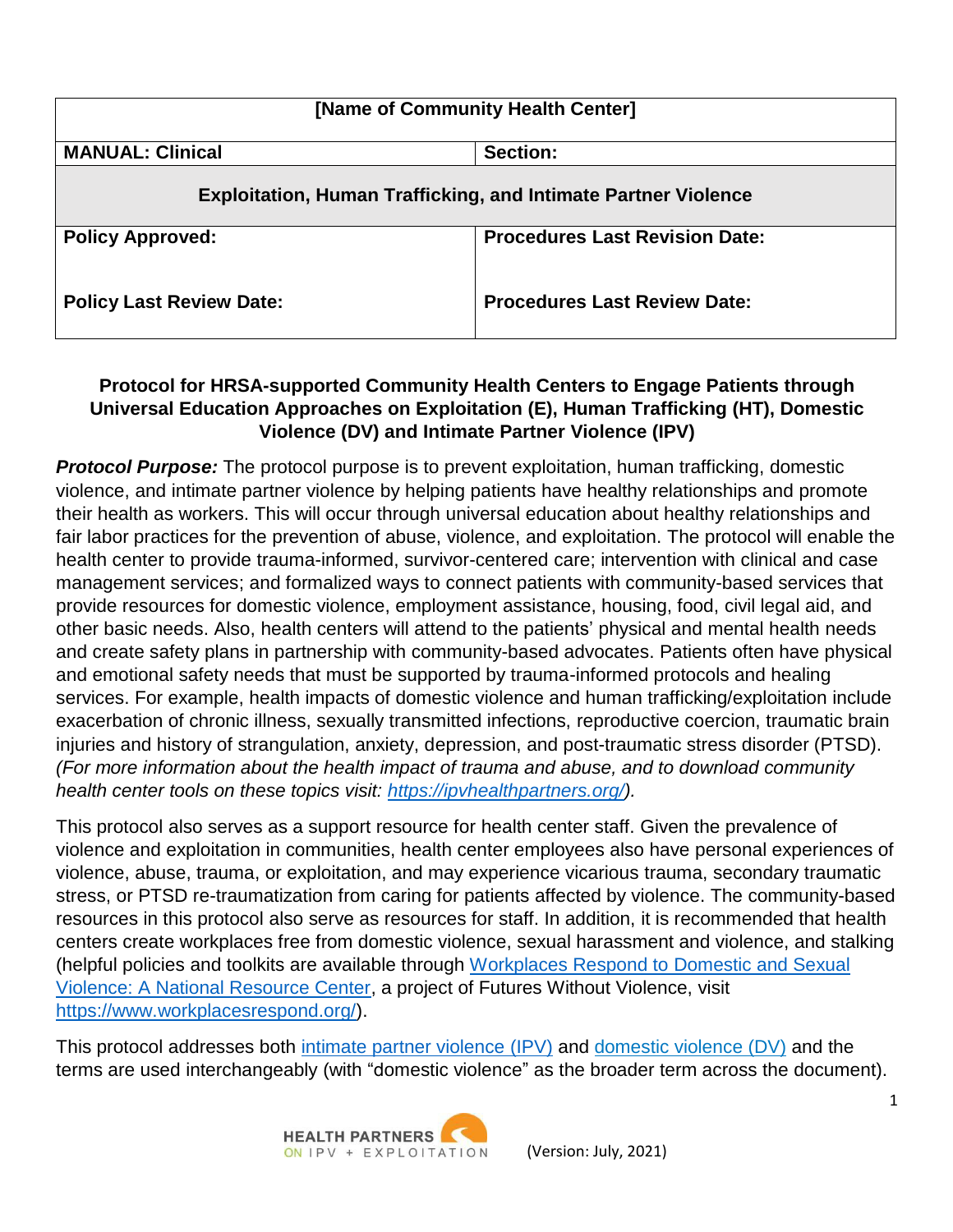#### *Definitions:*

**Healthy Relationships:** healthy relationships share several characteristics, including mutual respect, trust, honesty, compromise, individuality, good communication, anger control, fighting fair, problem solving, understanding, self-confidence, being a role model, and a healthy sexual relationship.

**Fair Labor Practices:** include practices covered under The Fair Labor Standards Act (FLSA) and Family Medical Leave Act. The FLSA is a federal law that establishes minimum wage, overtime pay eligibility, recordkeeping, and child labor standards affecting full-time and part-time workers in the private sector and in federal, state, and local governments.

**Human Trafficking**: the legal umbrella term for the act of recruiting, harboring, transporting, providing, or obtaining a person for compelled labor or adult commercial sex acts with the use of force, fraud, or coercion; and any commercial sex acts of those under age 18 (no force, fraud, or coercion needed).

**Labor Exploitation**: when an employer unfairly benefits from employee's work. Labor exploitation is not a legal term—in fact, not all forms of labor exploitation are illegal. **Labor violations** are a subset of labor exploitation, and it is a legal term used when employers violate federal, state, or municipal laws related to worker treatment, workplace safety, or recordkeeping requirements.

**Labor Trafficking**: recruiting, harboring, transporting, providing, or obtaining for labor or services, through force, fraud, or coercion, for the purposes of involuntary servitude, debt bondage, peonage, or slavery. If a child is victimized, this is a case of abuse and commercial exploitation.

**Sexual Exploitation**: actual or attempted abuse of a position of vulnerability, power, or trust, for sexual purposes, including, but not limited to, profiting monetarily, socially, or politically from the sexual exploitation of another. Examples include coercion from employers/workplace, coercive rent/debt exchange, and trading drugs/children's sex.

**Sex Trafficking**: recruiting, harboring, transporting, providing, or obtaining a person for a commercial sex act, through force, fraud, or coercion. CSEC (Commercial Sexual Exploitation of Children) is defined as the sexual abuse of a minor entirely or primarily for financial or other economic reasons. Economic exchanges may be monetary or non-monetary (food, shelter, or drugs). CSEC does not need force, fraud, or coercion to be sex trafficking and is considered as child abuse with mandated reporting.

**Intimate Partner Violence (IPV)**: describes physical, sexual, or psychological harm by a current or former partner or spouse.

**Domestic Violence (DV)**: violence that takes place within a household and can be between any two people within that household. DV can occur between a parent and child, siblings, or even roommates.

**Warm Referral**: A warm referral, as referred to in the CUES intervention below, is a supported referral to a community based organization (CBO) including domestic violence/sexual assault (DV/SA) advocacy organizations from a health provider, in which the provider is able to offer a patient access to an onsite DV/SA advocate; offer use of the health center's phone to call a local resource; or

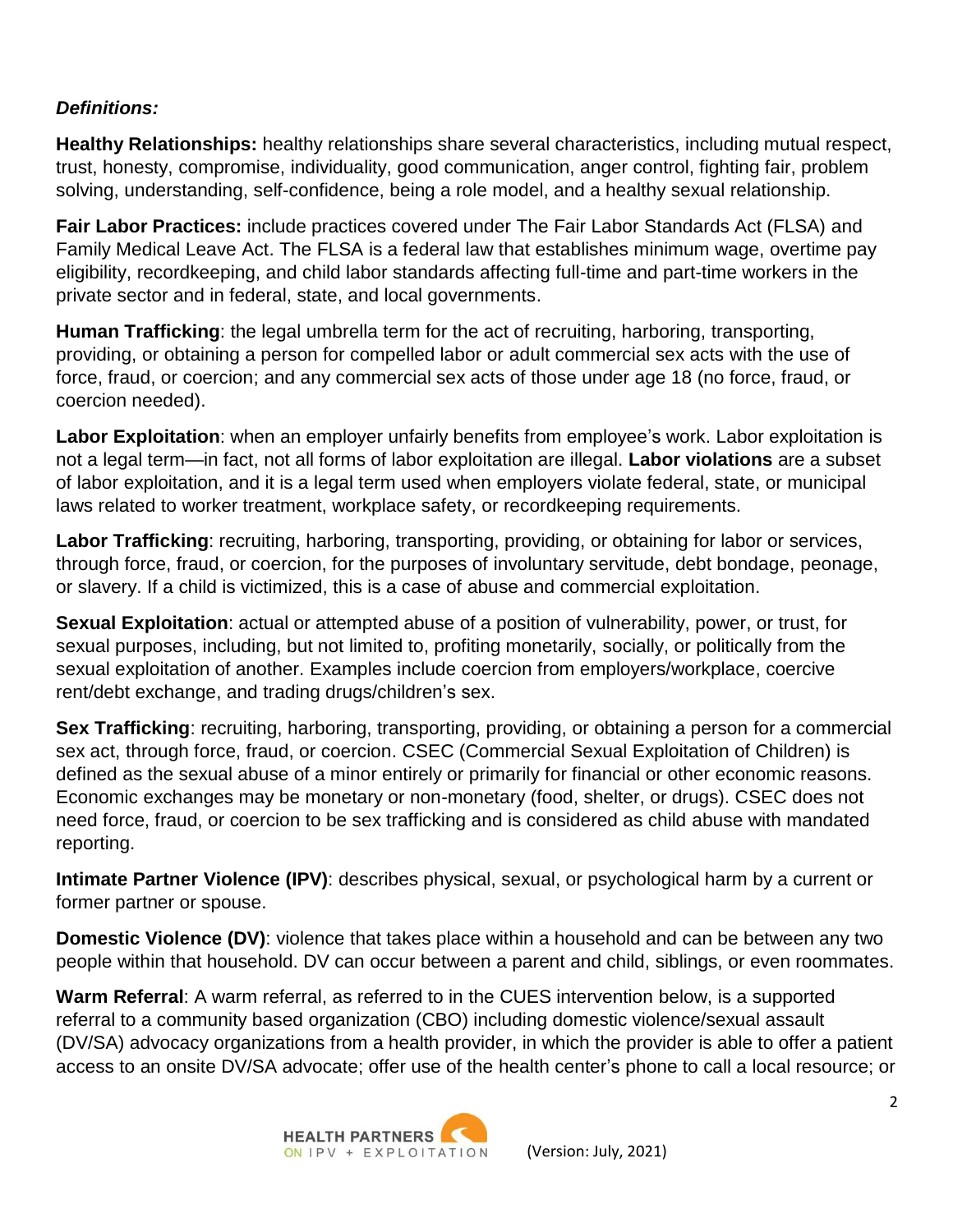offer the name and phone number so they can reach out independently, etc. If it is safe for the patient to take home, complement a warm referral with a Safety Card and/or brochure from a local DV/SA agency or CBO. Ideally, the provider has an established relationship with the DV/SA advocacy program or CBO and is familiar with the staff and services available, increasing the likelihood of the patient following through with the connection.

A warm referral to onsite behavioral health or case management services is a direct provider to provider consultation during the patient visit, with direct introduction of the behavioral health or case management provider to the patient.

**Trauma-Informed Care**: Encompasses six guiding principles for patient care, consisting of 1) safety, 2) trustworthiness, 3) peer support, 4) collaboration and mutuality, 5) empowerment, voice, and choice, and 6) cultural, historical, and gender considerations. [Trauma-Informed](https://ncsacw.samhsa.gov/userfiles/files/SAMHSA_Trauma.pdf) Care is moving away from "what's wrong with you?" to "what happened to you?"

# *PROTOCOL DESCRIPTION AND DETAILS:*

## *General Approach:*

The general approach for this protocol is 1) to utilize a Universal Education framework to engage patients around the issue of domestic violence (including intimate partner violence), exploitation and human trafficking (both labor and sex), 2) to build fruitful [organizational](https://ipvhealthpartners.org/partner/) partnerships with local [domestic violence](https://ipvhealthpartners.org/partner/) programs and other community based organizations with familiarity of services and referral mechanisms, 3) to provide supportive resources to patients while maintaining [confidentiality,](https://www.futureswithoutviolence.org/health/nationalhealthnetwork) [patient-centered,](https://www.futureswithoutviolence.org/health/nationalhealthnetwork) trauma-informed care, 4) to maintain health records and [documentation](https://hiteqcenter.org/Resources/HITEQ-Resources/ArtMID/718/ArticleID/1742/preview/true) that support [patient](https://hiteqcenter.org/Resources/HITEQ-Resources/ArtMID/718/ArticleID/1742/preview/true) care, and 5) to follow all applicable laws and [regulations.](https://www.futureswithoutviolence.org/compendium-of-state-statutes-and-policies-on-domestic-violence-and-health-care/)

Universal Education (UE) is an approach to educate all patients about issues of abuse and exploitation, regardless of whether an incident of abuse or exploitation has been disclosed. The difference between UE and screening is that UE involves educating and offering resources regardless of whether a disclosure occurred, whereas screening is dependent upon directly asking a patient about violence or exploitation, relies on a positive disclosure, which only then triggers additional services or support. Challenges and barriers to a patient's disclosure of experiences of violence or exploitation include:

- shame, judgement, stigma
- $\cdot$  fear, threats
- fear of systems/police involvement
- afraid children can be taken away
- not knowing what is going to happen with the information
- lack of awareness of victim status and rights
- degree of trust and therapeutic alliance with treating provider
- lack of knowledge of U.S. laws and contractual obligations (in cases of labor trafficking)
- language barriers and illiteracy.

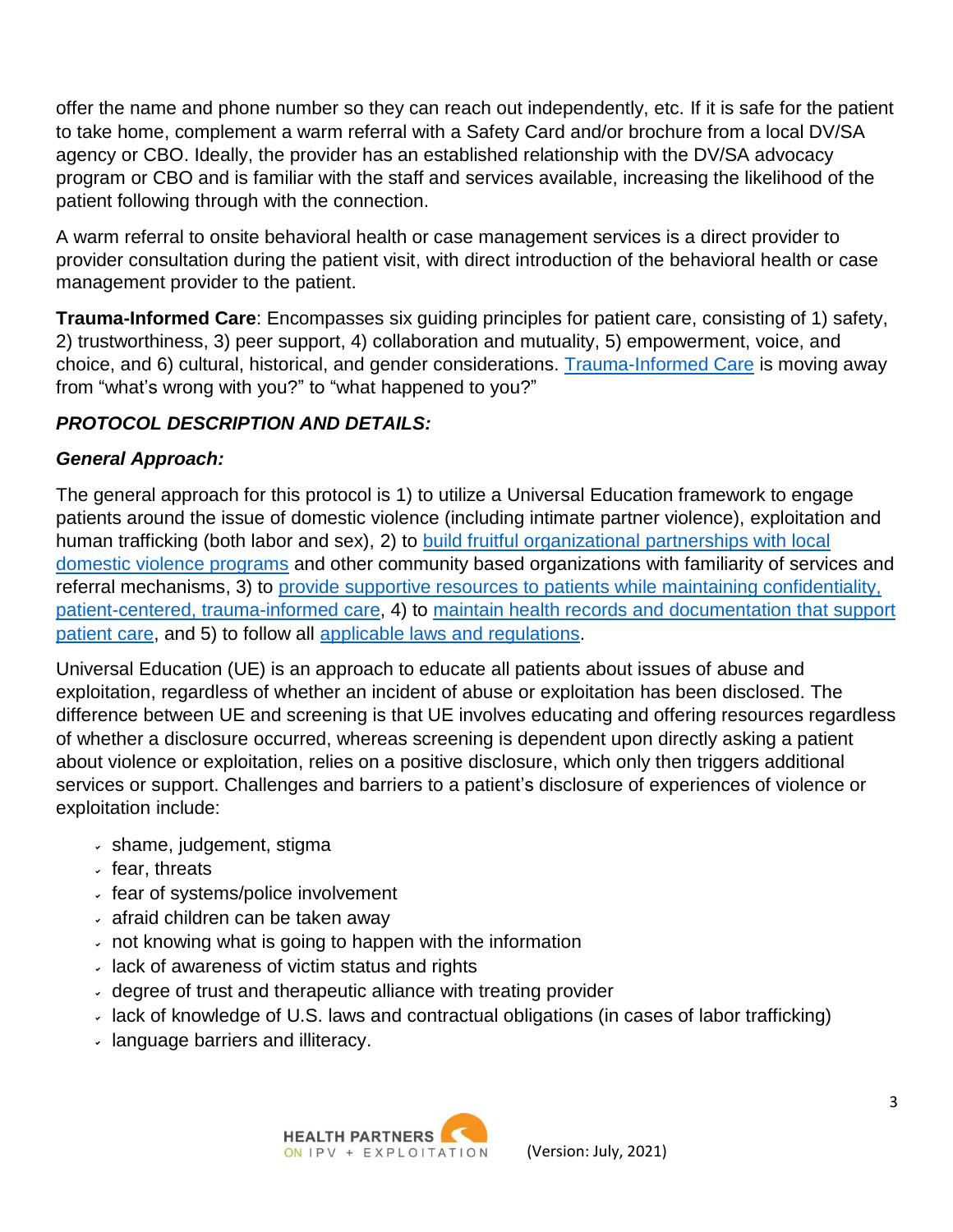Furthermore, the UE approach is more equitable and recognizes harms that justice systems-involved people have experienced from documentation status, mandatory reporting, and carceral punishment.

Because community health centers provide primary care and can delve into the social determinants of health with patients, there are prime opportunities to prevent and provide early intervention in cases of suspected abuse and exploitation by utilizing the UE approach. Using a UE intervention with "CUES" safety [card tools](https://store.futureswithoutviolence.org/) (see below), developed by FUTURES and tested in [CHCs to](https://ipvhealthpartners.org/wp-content/uploads/2021/01/CUES-graphic-1.12.21.pdf) address [IPV/HT](https://ipvhealthpartners.org/wp-content/uploads/2021/01/CUES-graphic-1.12.21.pdf) in the health setting, has shown evidence-based success with IPV - among women in the intervention who experienced recent partner violence, there was a 71% reduction in odds for pregnancy coercion compared to control, and women receiving the intervention were 60% more likely to end a relationship because it felt unhealthy or unsafe. The "CUES" intervention is centered on partnerships between DV agencies and CHCs, so they can adopt a team-based response.

### "CUES " is [an acronym :](https://ipvhealthpartners.org/wp-content/uploads/2021/01/CUES-graphic-1.12.21.pdf)

### *C: Confidentiality*

Know reporting requirements and share any limits of confidentiality with patients. Always see patients alone for part of every visit.

### *UE: Universal Education and Empowerment*

Give each patient two safety cards or other resources to start the conversation about IPV/HT/Exploitation and health impact, mentioning that you've included one for a friend or family member.

#### *S: Support*

Though disclosure is not the goal, it will happen—know how to support someone who discloses. Make a warm referral to local DV partner, or to a national hotline for support (see below) and offer health promotion information.

National resources and referrals for staff and patients:

- The **National Domestic Violence Hotline** responds to calls 24/7 and provides confidential, one-onone support to each caller and chatter, offering crisis intervention, options for next steps and direct connection to sources for immediate safety. They offer referrals to over 5,000 agencies and resources in communities across the U.S. The Hotline also helps connect callers to DV programs nearest them 800-799-SAFE (7233); Text LOVEIS to 22522; Chat at [thehotline.org.](https://www.thehotline.org/) The Hotline is also now [embarking](https://www.thehotline.org/get-help/healthcare/) on a new project funded by US HHS agencies, the HRSA Office of Women's Health and Bureau of Primary Health Care, and ACF's Family & Youth Services Bureau, to train Hotline advocates to connect callers directly to community health centers.
- The **StrongHearts Native Helpline** is a safe, anonymous, and confidential service for Native Americans affected by domestic violence and dating violence. Stronghearts advocates are available Monday-Friday from 9am to 5:30pm CST. 844-7NATIVE (762-8483); [strongheartshelpline.org](https://www.strongheartshelpline.org/)
- **National Runaway Safeline** 800-RUNAWAY (786-2929); Email: [1800runaway.org/crisis-online](https://www.1800runaway.org/crisis-online-services/)[services/;](https://www.1800runaway.org/crisis-online-services/) Chat at [1800runaway.org/;](https://www.1800runaway.org/) Forum: [bulletinboards.1800runaway.org/forum](https://bulletinboards.1800runaway.org/forum)

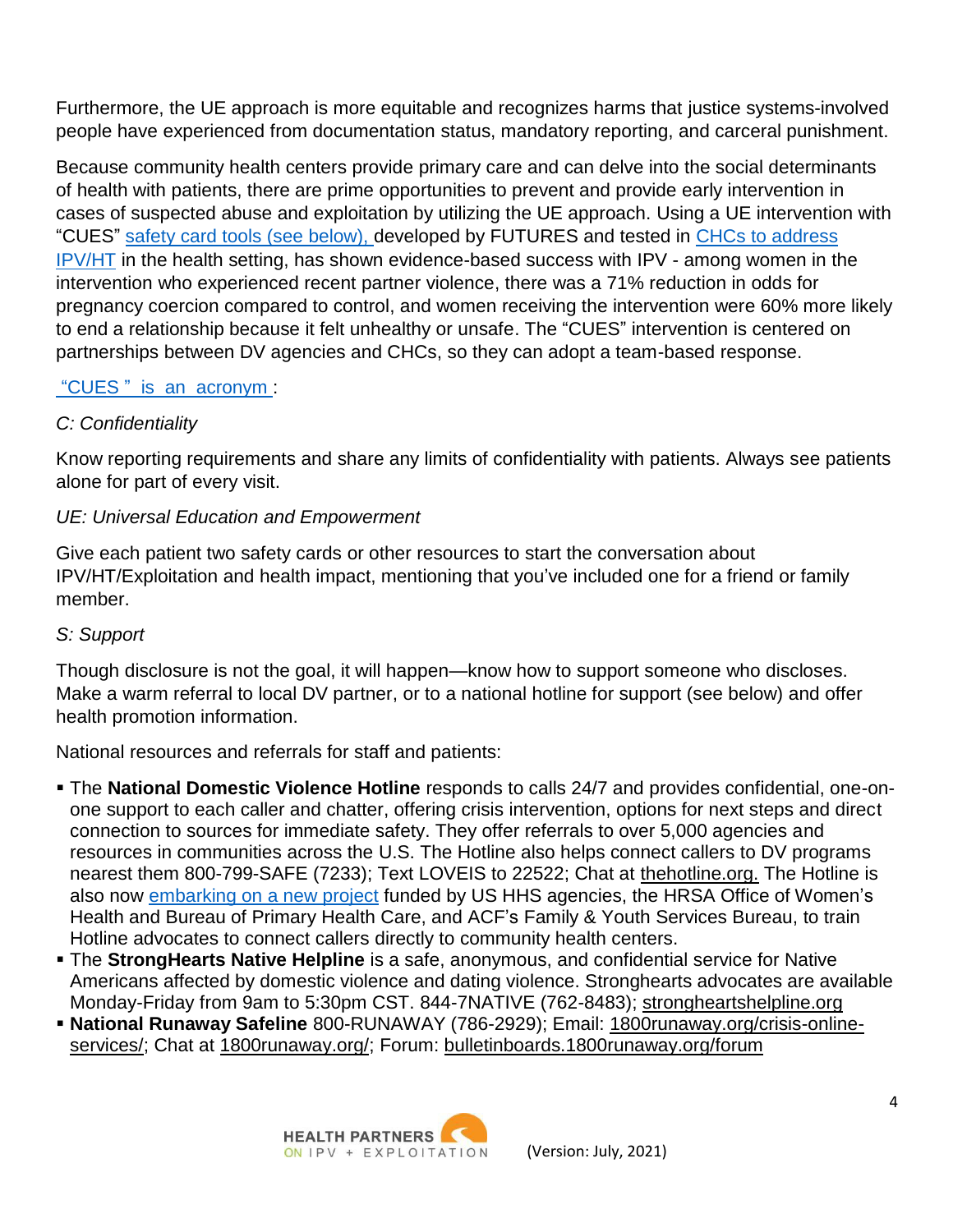- **The Trevor Project:** Crisis intervention and suicide prevention for lesbian, gay, bisexual, transgender, and questioning (LGBTQ) young people ages 13-24. [www.thetrevorproject.org;](http://www.thetrevorproject.org/) 866- 488-7386 LGBTQ Youth
- **RAINN the National Sexual Assault Hotline** connects to a trained staff member from a sexual assault service provider in the caller's area. 1-800-656-(HOPE) 4673<https://www.rainn.org/>
- **Trans Lifeline Hotline** is dedicated to the well-being of transgender people. They run a hotline staffed by transgender people for transgender people. Translifeline 877-565-8860; [www.translifeline.org](http://www.translifeline.org/)

**Policy:** [XXX Health Center Staff] will follow the domestic violence, human trafficking and exploitation protocol set forth below to provide services using a universal education approach to all patients.

*Scope:* All health center staff

#### *General Description:*

This protocol documents the procedures to provide universal education, assessment, and resource support for domestic violence, exploitation, and human trafficking prevention, and to provide crisis intervention, safety planning, supportive counseling, and referrals to community resources when patients are identified as someone who is, or may be experiencing domestic violence, exploitation or being trafficked.

#### *Operational Policies Required:*

- 1. **Establish Partnership with local DV program**: It is crucial that health centers have knowledge of and develop partnerships with [local domestic violence](https://nnedv.org/content/state-u-s-territory-coalitions/) programs and other community based organizations and social service agencies to provide resources and support for staff and patients vulnerable to abuse or exploitation. Building fruitful partnerships is key to prevention and support of patients; utilizing Memorandum of [Understandings \(MOUs\)](https://ipvhealthpartners.org/partner/) to formalize the partnership adds substantial benefit for patient care. Advocate partners may also review and provide feedback on your adaptation of this protocol.
- 2. **Interpretation**: A professional interpreter should be used with all patients, whether in person, or on the phone. Do not enlist the patient's family members, friends, or those accompanying them to the appointment to interpret for the patient.
- 3. **Clinic Confidentiality and Privacy**: A clinic-wide default policy is that "all patients are seen alone" where patients are seen alone for a portion of every visit. All patients should have the opportunity to speak with the provider alone to ensure privacy. Signs should be posted in the clinical areas noting this policy – this helps avoid potential conflict with accompanying individuals.
- 4. **Training**: Provide annual basic training for clinical and non-clinical staff on Exploitation, Human Trafficking, Domestic Violence, and Intimate Partner Violence.
- 5. **Documentation Sharing or No Sharing**: Develop an electronic health record (EHR) policy to protect and restrict sensitive documentation and diagnoses from after visit summaries if the provider deems the information as potentially harmful to the patient.

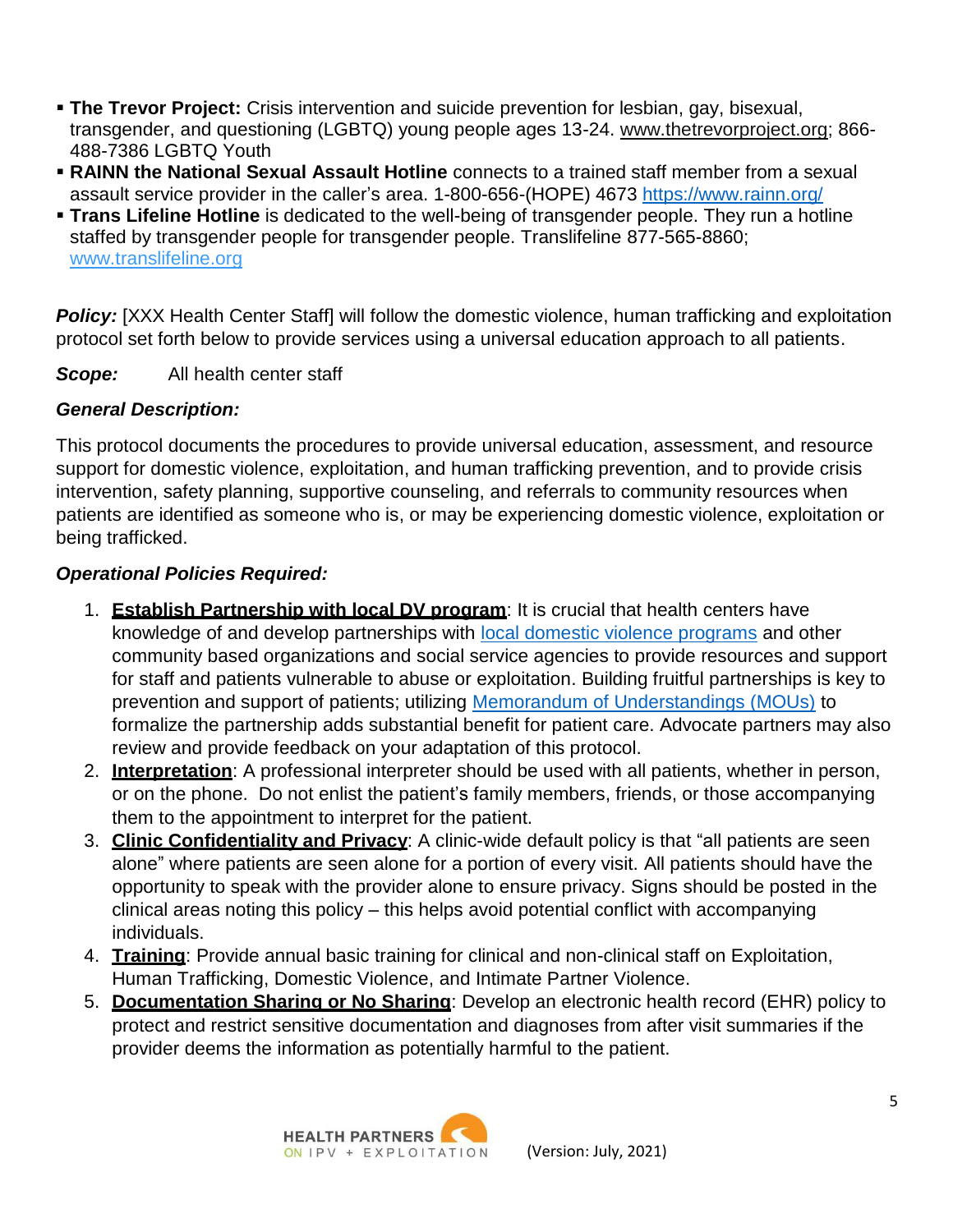- 6. **Coding**: Develop ICD-10 coding policy for UDS reporting. Recommendation to NOT use ICD-10 codes for IPV or exploitation until a clinic-wide policy on protecting these documented codes is in place. Can substitute the use of ICD-10 codes with standardized data collection forms to report UDS metrics on Number of Visits, Number of Patients.
- 7. **Mandatory Reporting Compliance**: Staff and volunteers are expected to complete mandatory reporting training at the beginning of their service and annually.

### *Operational Procedures:*

- 8. All staff (especially patient-facing staff, including front desk or reception, security, social work, case management, community health workers, medical assistants, nursing, interpreters, NPs, PAs, physicians, as well as administrative staff including human resources) should be trained at a minimum on:
	- a. The Universal Education Approach, CUES framework
	- b. Trauma-informed approach (effects of trauma)
	- c. Exploitation, Human Trafficking, DV, IPV and Health Care intersection
	- d. Available resources for patients and working with community-based partners. Trainings should include inviting and introducing the local domestic violence advocacy program partner staff and services to the health center staff.
- 9. Create a health center environment which promotes a sense of safety for patients.
- 10.If a staff member (reception, security, nursing, health educator, etc.) has concerns due to direct observations that a patient is a victim of abuse, the staff member should relay that concern to the patient's provider or medical assistant, nurse, health coach or other staff working with the provider.
- 11.UE should be conducted one on one with the patient. Partners and parents should be asked to step out of the room prior to assessment. (View a 2 minute video [vignette](https://www.youtube.com/watch?v=Mvxem3WwQaY&list=PLaS4Etq3IFrWgqgcKstcBwNiP_j8ZoBYK&index=15) on this topic developed by Futures Without Violence that may help initiate staff discussions, or trainings).
- 12.The CUES approach: Confidentiality, Universal Education and Empowerment, and Support
	- a. Who does it? Every health center is different. May be medical assistants, community health workers, health educators, behavioral health, providers (MD, NP, PA), or nurses.
	- b. Who gets it? All adult patients, and adolescent patients > 12 years old should be assessed for DV/IPV, exploitation/human trafficking and provided universal education about the issues.
	- c. When is it done? UE should be provided to patients at first visit, then annually; with disclosures at next follow-up appointment; with new relationships; at onset of new health issues possibly connected to IPV/HT; once a trimester and post-partum, and as needed per provider determination. The difference between UE and screening is that UE involves educating and offering resources regardless of whether there is disclosure of abuse, exploitation, or human trafficking. Because abuse may begin during pregnancy, more frequent conversations may be held across the pregnancy.
- 13.When embarking on the UE approach, it is important to first note the limits of *confidentiality* and [reporting](https://www.futureswithoutviolence.org/compendium-of-state-statutes-and-policies-on-domestic-violence-and-health-care/) laws on abuse and violence, should there be any disclosure.

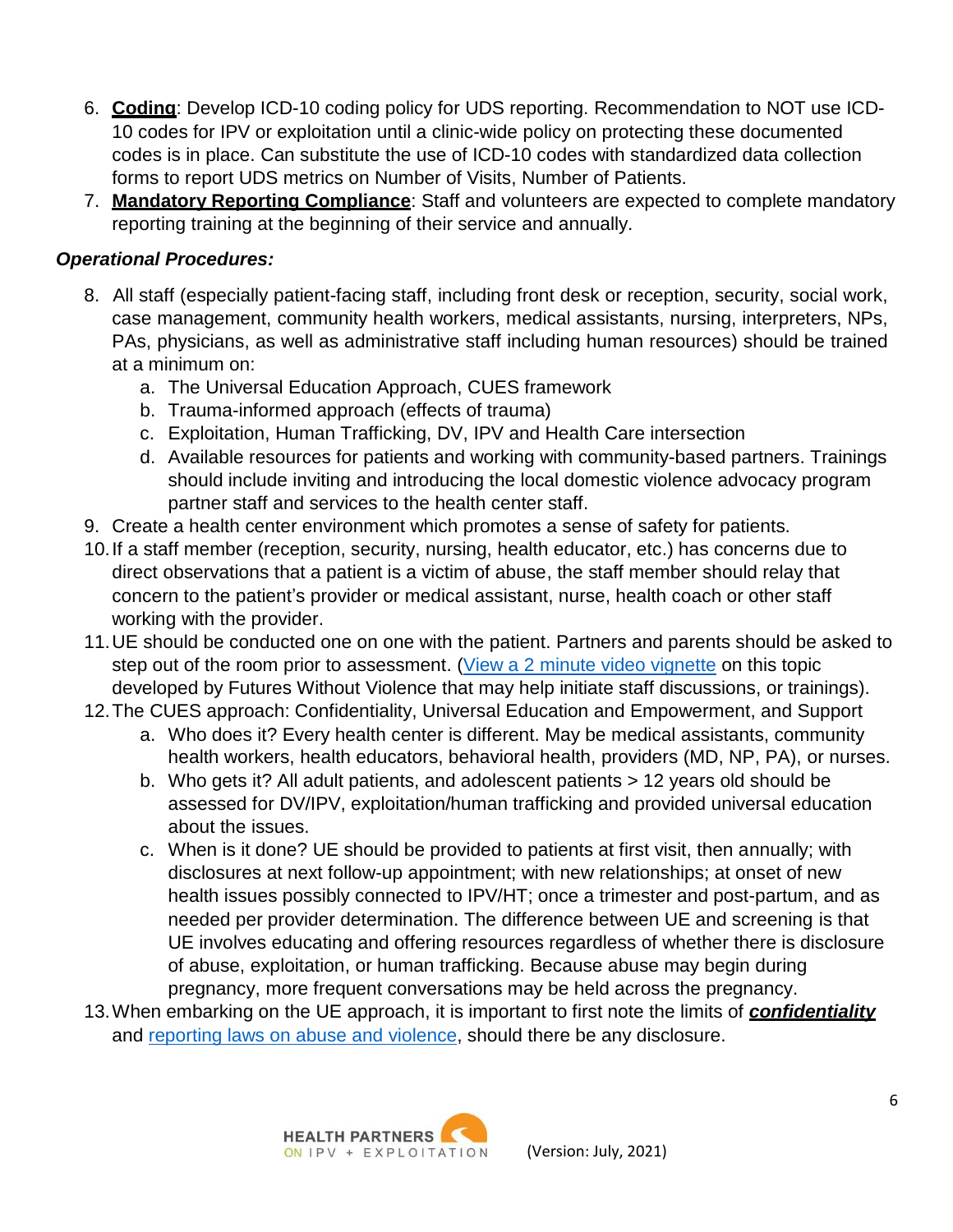- a. **General script**: "Before I get started, I want you to know that everything here is confidential, meaning I won't talk to anyone else about what is happening unless you tell me that you are being hurt physically or sexually by someone, or planning to hurt yourself."
- b. Transparently discuss the ground rules of clinical documentation meaning that objectively documenting the clinical encounter is part of patient care, and that what you document can be accessible to health care providers to assist with their care and treatment plans, and the patients themselves.
- 14.Provide *universal education* and *empowerment* to patients about healthy relationships, fair labor practices, domestic violence, exploitation, and human trafficking. Start with open ended questions and conversation linking work with health conditions and status, and relationships/sexual history with health conditions and status:
	- a. **Domestic Violence:** Give two safety cards. Discuss healthy relationships safety card.
		- i. **General Script**: "I'm giving two of these cards to all of my patients. They talk about relationships and how they affect our health. Take a look, and I've also included one for a friend or family member. On the back of the card there are resources you can call or text, and you can always talk to me about how you think your relationships are affecting your health. Is any of this a part of your story?"
	- b. **Labor Exploitation and Trafficking**: Let the patient know that you are going to talk about what kind of work or activities they do, because sometimes people's health can be affected by their work, their work environment, or interpersonal dynamics at work. Conduct a robust occupational history, and ask about conditions at work which may affect the patient's health (e.g., "what kind of work do you do, do you get breaks, do you think you are paid fairly, do you have stress at work, what is your work environment like?") Offer the patient resources for worker's rights, connections to DV programs, medical-legal partnerships, or other civil legal aid for general knowledge for both the patient or a friend, family member, or coworker.
		- i. **General Script**: "Many people are also feeling pressure around money and paying rent or bills—sometimes others take advantage of people for work and also for sex—so we're sharing information about resources that are available if you find yourself in a situation like this. Can I give you unemployment resources, housing and food support, and other things to share if you know someone who needs it?"
	- c. **Sexual Exploitation and Trafficking**: Let the patient know that you are going to talk about relationships and will conduct a sexual history because these factors can affect people's health.
		- i. **General Script:** "It is important to be aware of how your relationships and experiences can impact your health. Some of these signs are commonly found in individuals who have experienced or are experiencing increased stress or abuse in their relationships." Offer resources and CUES safety card on healthy relationships to all patients

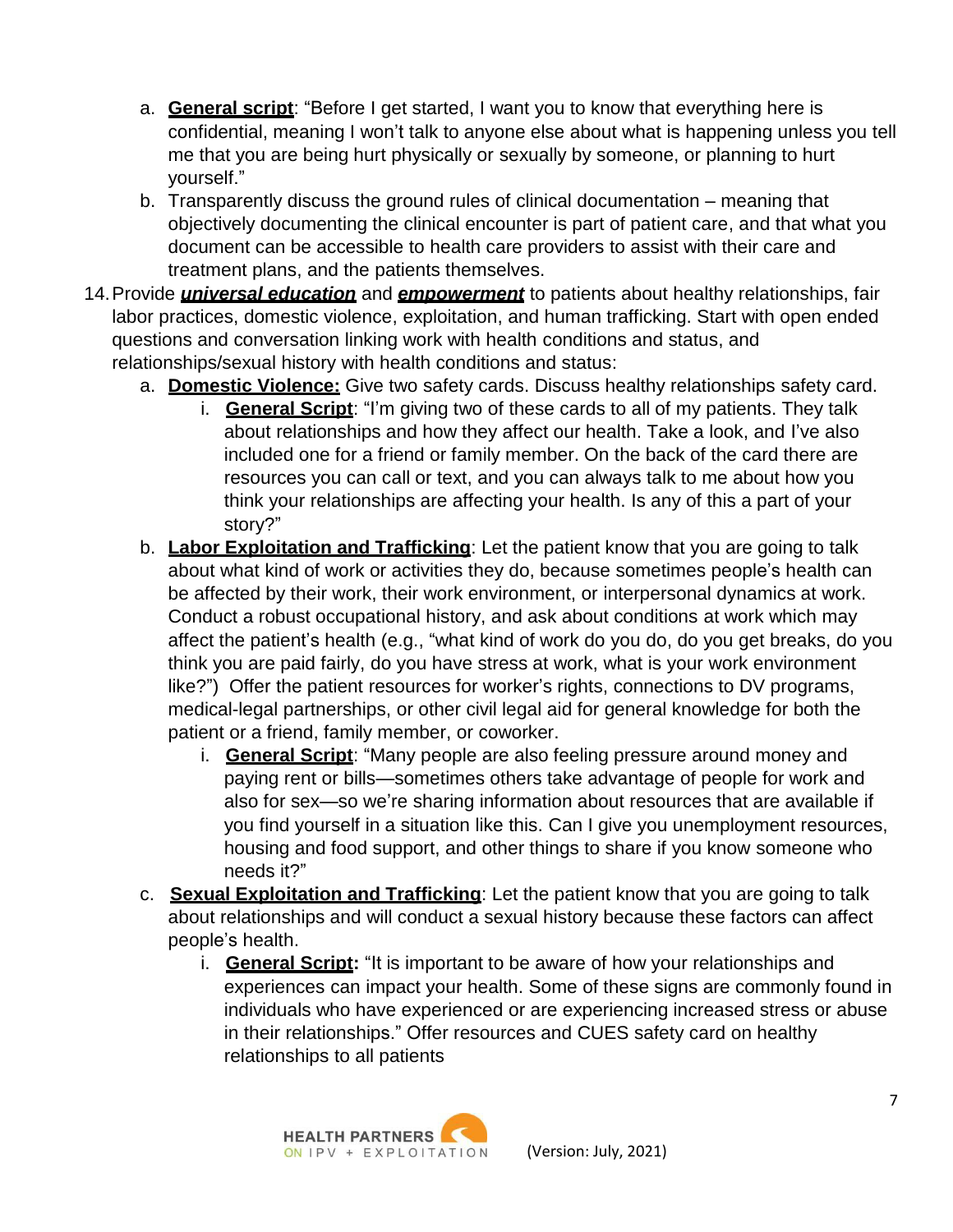- d. **Adolescents:** Let the patient know that you are going to talk about relationships and will conduct a sexual history because these factors can affect people's health. Conduct a developmentally appropriate psychosocial risk screen, such as the HEADS. assessment. Offer resources including CUES card titled "Hanging out [or Hooking](https://www.futureswithoutviolence.org/hanging-out-or-hooking-up-2/#%3A%7E%3Atext%3DFutures%20Without%20Violence%20has%20developed%2Cpreventing%2C%20identifying%20and%20addressing%20adolescent) up".
	- i. **General Script:** "It is important to be aware of how your relationships and experiences can impact your health. Some of these signs are commonly found in individuals who have experienced or are experiencing increased stress or abuse in their relationships. Because I know a lot of patients aren't ready or may be afraid to share certain things about their health or relationships, I want you to know you can use these resources for yourself or for a friend, regardless of what you choose to share with me today."
- e. **Social Determinants of Health and PRAPARE (NACHC)**: If your health center is using the PRAPARE tool to evaluate social determinants, this can help prompt the provider to initiate universal education and offer resources to the patient. This can be incorporated into workflows depending on who conducts the PRAPARE intake at your health center
	- i. The Protocol for Responding to and Assessing Patients' Assets, Risks, and Experiences (PRAPARE) is a national effort to help health centers and other providers collect the data needed to better understand and act on their patients' social determinants of health:<https://www.nachc.org/research-and-data/prapare/>
	- ii. Patients may focus on addressing other social determinants, such as food insecurity or unstable housing, before prioritizing safe relationships. Addressing these other factors can be important pathways to addressing violence and exploitation.
- f. **Empowerment** of the patient comes with offering and providing resources for both the patient and an extra copy for the patient to give to a family member or friend who they think might need it. This taps into altruism research showing that people are often first willing/able to help someone else before they help themselves. Resources could include the CUES cards, handouts on immigrant and worker rights, housing resources, or other harm reduction information.
- g. CUES Safety Cards in various languages can be [ordered](https://store.futureswithoutviolence.org/) through Futures Without Violence's National Health [Resource Center](https://www.futureswithoutviolence.org/health/national-health-resource-center-on-domestic-violence/) on Domestic Violence, M-F 9am-5pm PST phone: 415-678-5500, TTY: 866-678-8901, [health@futureswithoutviolence.org](mailto:health@futureswithoutviolence.org)

| 15. If the provider has concern or suspects | 16. If there is a <b>disclosure</b> of domestic |
|---------------------------------------------|-------------------------------------------------|
| that the patient is being abused, or        | violence, exploitation, or human                |
| exploited for labor or for sex, it is       | trafficking, provide real time direct           |
| important to provide <b>support</b> .       | support.                                        |
|                                             |                                                 |
| a. Offer referrals, with or without a       | a. If a disclosure occurs, the provider         |
| same day warm referral, to case             | should recognize and validate the               |
| management, internal integrated             | patient.                                        |
|                                             |                                                 |
| behavioral health, external                 | i. Sample script: "I'm glad                     |
|                                             |                                                 |
| domestic violence programs, and             | you told me about this. I'm                     |

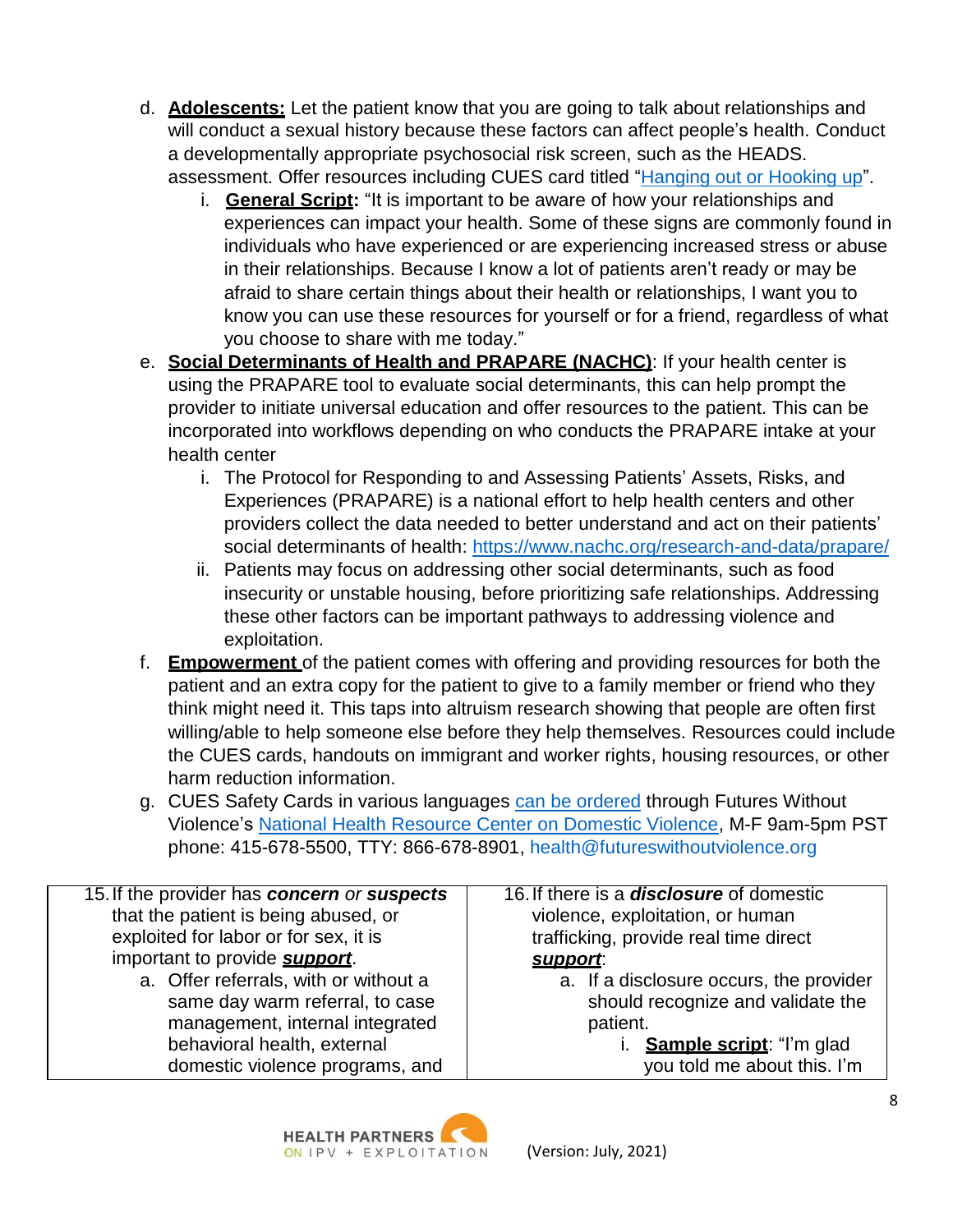| medical-legal partnerships/civil<br>legal aid.<br>b. For <18 years old, follow your<br>state's child abuse reporting laws<br>and make referrals to supportive | so sorry this is happening.<br>You're not alone. Help is<br>available. I'm concerned for<br>your safety. You deserve to<br>be treated with respect."                                                                                               |
|---------------------------------------------------------------------------------------------------------------------------------------------------------------|----------------------------------------------------------------------------------------------------------------------------------------------------------------------------------------------------------------------------------------------------|
| resources and youth programs.                                                                                                                                 | b. Provide a warm referral (same<br>day/in real time) with patient's<br>permission to case<br>management/integrated behavioral<br>health (social work), and the<br>external community partnered<br>domestic violence/human<br>trafficking program. |
|                                                                                                                                                               | c. If patient declines immediate warm<br>referral, offer referrals to case<br>management, internal integrated<br>behavioral health, and external<br>domestic violence programs and<br>medical-legal partners/civil legal<br>aid.                   |
|                                                                                                                                                               | d. Ensure patient's immediate level of<br>safety and devise a safety plan<br>with the patient, providing ways to<br>reach after-hours on-call clinicians<br>and external community-based<br>supports.                                              |
|                                                                                                                                                               | e. For <18 years old, follow your<br>state's child abuse reporting laws<br>and make referrals to supportive<br>resources and youth programs.                                                                                                       |

17.There is no mandatory reporting for labor exploitation, or sexual exploitation of adults. Very few states have mandated reporting laws specific to suspected abuse or domestic violence for individuals being treated by a health care professional, however, most do have laws which require the reporting of specified injuries and wounds (example gunshot, or significant burns). Mandatory reporting laws are distinct from elder abuse or vulnerable adult abuse and child abuse reporting laws, in that the individuals to be protected are not limited to a specific group but pertain to all individuals to whom specific health care professionals provide treatment or medical care, or those who come before the health care facility. The laws vary from state-tostate, but generally fall into four categories: states that require reporting of injuries caused by weapons; states that mandate reporting for injuries caused in violation of criminal laws, as a result of violence, or through non-accidental means; states that specifically address reporting

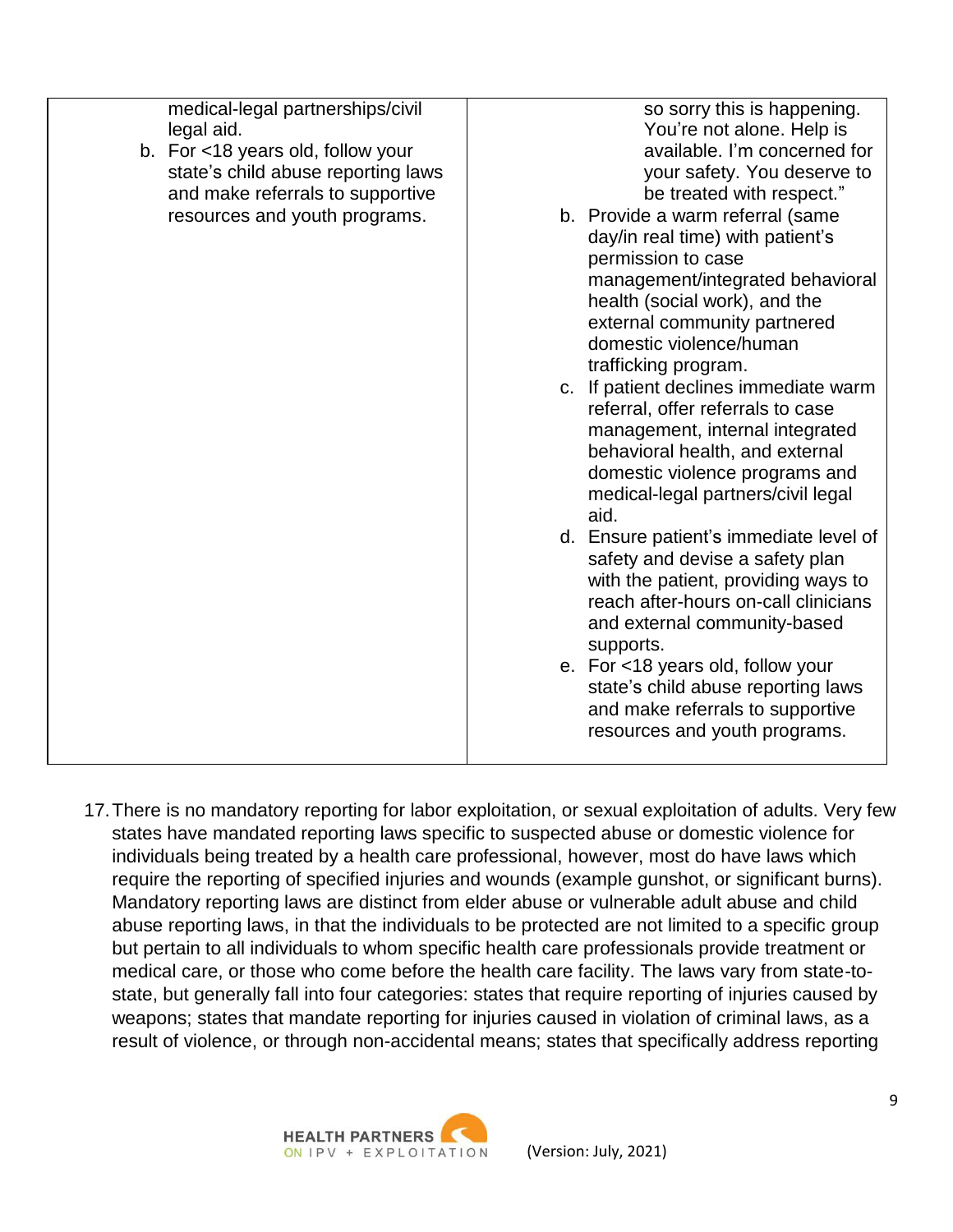in domestic violence cases; and states that have no general mandatory reporting laws. [Learn](https://www.futureswithoutviolence.org/compendium-of-state-statutes-and-policies-on-domestic-violence-and-health-care/) [more.](https://www.futureswithoutviolence.org/compendium-of-state-statutes-and-policies-on-domestic-violence-and-health-care/)

- 18.If there is a disclosure of sexual assault, offer a facilitated referral for forensic exams at appropriate ER/hospital/SART (Sexual Assault Response Team)
- 19.Assess for and treat health impacts/medical needs for patients with disclosures, or when provider has concerns for, E/HT/DV/IPV:
	- a. [Reproductive](https://www.futureswithoutviolence.org/reproductive-sexual-health/) coercion
		- i. Harm [reduction](https://www.acog.org/clinical/clinical-guidance/committee-opinion/articles/2013/02/reproductive-and-sexual-coercion?utm_source=redirect&utm_medium=web&utm_campaign=otn) for emergency contraception with Levonorgestrel (may not be as effective among overweight women), Ulipristal acetate – UPA (effective for with a body mass index of 30 or greater), or Copper T/IUD (within 5 days of coercive sexual intercourse)
		- ii. Contraception: Offer LARCs these may be preferable for patients since abusers/exploiters often interfere with contraception
	- b. STIs: prevention (PrEP, vaccinations, condoms), testing, treatment
	- c. Does the patient have access to medications for chronic illnesses? (Abuser/exploiter often withholds or interferes with medication adherence). Discuss if patient has access to extra or emergency supply of medications as part of safety planning.
	- d. Substance use, including substance use coercion: abusers/exploiters may interfere with substance use treatment plans as a means of power and control.
	- e. History of traumatic brain injury or strangulation: repeated head trauma or anoxic brain injuries can result in cognitive impairments. Studies show a range of 40%-91% of women experiencing IPV have incurred a traumatic brain injury (TBI) due to a physical assault, and more than two-thirds of IPV victims are strangled at least once (the average is 5.3 times per victim)
	- f. Delay of regular preventive care assess for immunization schedule, and preventative screenings (breast cancer, cervical cancer, colon cancer)
	- g. Assess for mental health/behavioral health needs (PTSD, anxiety, depression, etc.)
- 20.After CUES is completed, proceed with visit and exam for which the patient is seeking care. Conduct and/or review any usual and customary directed screenings as normally administered during visits. For example, Screening, Brief Intervention, and Referral to Treatment (SBIRT), Patient Health Questionnaire 2 (PHQ 2) or PHQ 9, Generalized Anxiety Disorder (GAD), or directed DV screenings (prenatal screenings).
- 21.Resources: In advance of need, it is important to cultivate a [partnership](https://ipvhealthpartners.org/partner/) with a local Domestic Violence Program and others that specialize in domestic violence and human trafficking.
	- a. Local resources [develop locally]
	- b. National resources/hotlines (see above: Protocol description and details, General Approach, Support)
	- c. Additional indexed resources to include:
		- i. [TBI/strangulation](https://www.odvn.org/brain-injury/)
		- ii. Opioid Use [Disorder/Substance](http://www.nationalcenterdvtraumamh.org/) Use Disorder and IPV intersections
		- iii. Adolescents and healthy relationships/creating welcoming spaces for sexual and gender minority adolescents

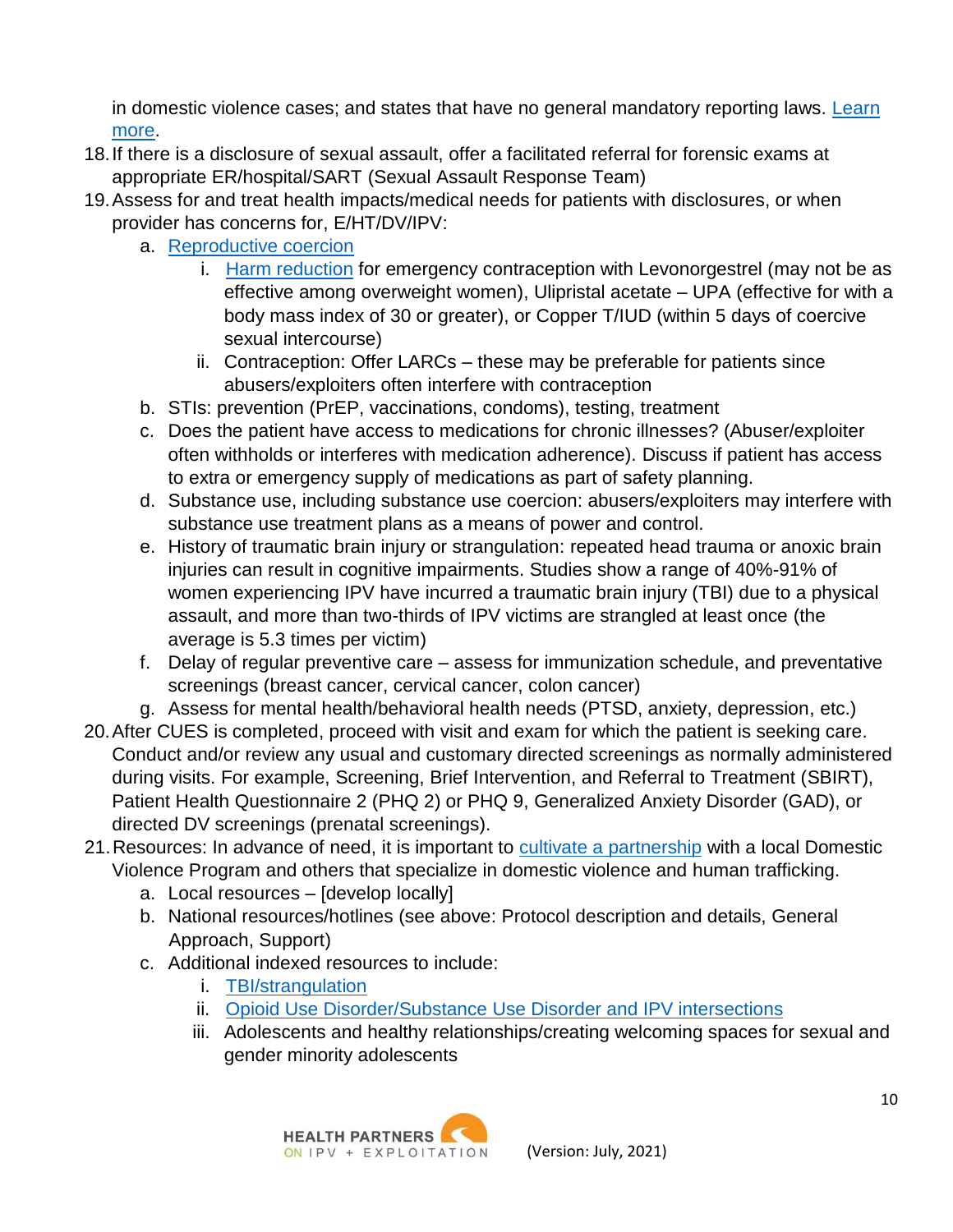## iv. [HIV and](https://www.nastad.org/sites/default/files/resources/docs/nastad_traumatoolkit_06012020.pdf) Trauma

- v. Maternal health and home visitation [programs](https://www.futureswithoutviolence.org/home-visitation/)
- 22.Make a follow-up appointment within 1-4 weeks to continue building rapport, trust, and surveillance over possible health effects from violence and/or exploitation.
	- a. Patients may need ongoing care for aftereffects of violence and exploitation including care for trauma, PTSD, anxiety, depression; reproductive health care; chronic pain, substance use disorders, among others. Addressing violence includes providing care after the emergent experience of violence.
	- b. Consider possible difficulties for patients to return for care inquire about transportation needs and opportunities to schedule outside of work hours.
- 23.Documentation:
	- a. Develop an electronic health record (EHR) policy to protect and restrict sensitive documentation and diagnoses from after visit summaries if the provider deems the information as potentially harmful to the patient. Determine whether insurance explanation of benefits or material will contain sensitive information.
	- b. Supportive documentation is critical for the patient, given the 21<sup>st</sup> Century CURES Act and movement towards Open Notes.
	- c. Transparently discuss with patient your concerns of E/HT/DV/IPV or disclosure of E/HT/DV/IPV.
	- d. Inform the patient that the electronic record can be shared with other healthcare entities, and that documentation of objective history and examination findings from provider's history and data collection is standard medical care, as noted in confidentiality section above.
	- e. Assess whether the note should be set to "no information sharing" private settings and ask the patient if the electronic chart can be accessed by other people, whether the patient has control over their passwords, mail, and paperwork.
		- i. Oftentimes IPV/HT victims do not have control or agency over their portals/passwords/documents. Health care can be the one place where they have privacy and can speak freely. It may be best to develop a clinic wide policy of "no sharing" clinical notes when the provider is concerned for violence, abuse, exploitation.
	- f. Inform the patient that the note can be set to private, so that it is not available for sharing on the patient portal/patient-facing documents.
	- g. If patient agrees, set the note to restricted settings, and document the Information Sharing Exception in the encounter, or per the health center's compliance policy.
- 24.Coding: FQHCs are required to report to HRSA non-identified volume metrics on patients visiting the health center for exploitation and intimate partner violence (Number of Visits by Diagnosis Regardless of Primacy, and Number of Patients with Diagnosis)
	- a. It is not required for clinicians to use ICD-10 codes recommended by HRSA to collect data, but it is required for the CHC to report these Uniform Data Set (UDS) data collection measures to HRSA

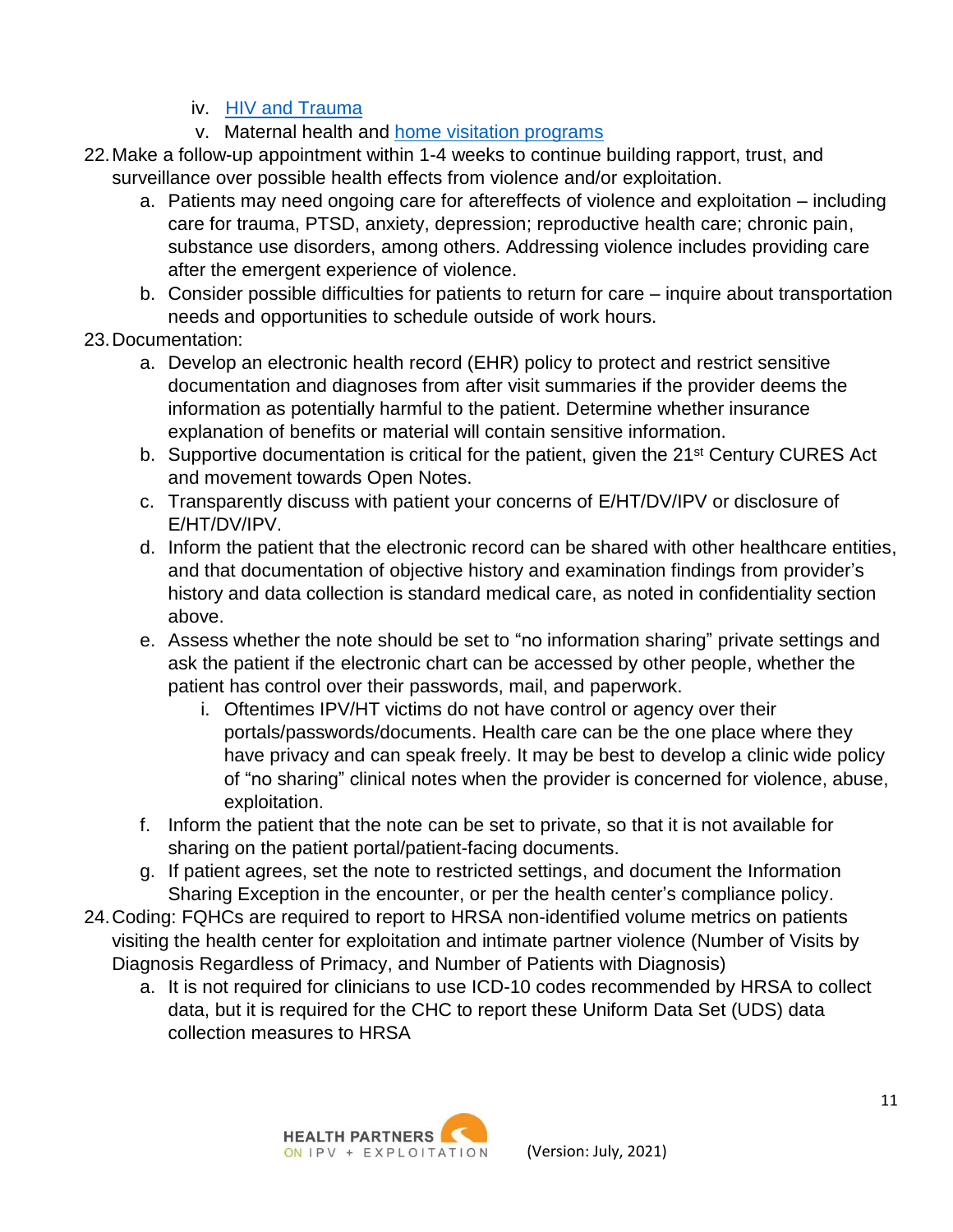- i. Recommendation to NOT use these codes until a clinic-wide policy on protecting these documented codes is in place.
- ii. Clinic-wide discussion on pros and cons of using ICD-10 codes
- iii. Know that UDS reports will be an undercount of patients
- iv. In lieu of using the ICD-10 codes for UDS reporting, health centers may opt to develop standard data collection forms within the electronic record, which can be used to generate counts of patients and visits. Free text documentation is not allowed for UDS reporting.
- b. An EHR policy to protect and restrict these sensitive diagnoses from after visit summaries, and electronic notes/chart available to the patient should be developed
- c. Like the confidentiality discussion about documentation, transparent discussion with the patient about coding should occur.
- d. "Suspected" ICD-10 codes refer to the clinical provider's judgement, whereas "confirmed" ICD-10 codes refer to disclosures or external confirmation (law enforcement, social services, external partners).
- e. "Encounter for examination and observation" ICD-10 codes refer to acute medical visits for forced labor or sexual exploitation
- f. "Personal history" ICD-10 codes refer to a patient's history of forced labor or sexual exploitation whether in childhood or as an adult

| ICD-10 codes for UDS data collection of                                                                                                                                                                                                                                                                                                                                                                                                                                                                                                                                                                                                                                                                                                                                                                                                                       | ICD-10 codes for UDS data collection of                                                                                                                                                                                                                                                                                      |
|---------------------------------------------------------------------------------------------------------------------------------------------------------------------------------------------------------------------------------------------------------------------------------------------------------------------------------------------------------------------------------------------------------------------------------------------------------------------------------------------------------------------------------------------------------------------------------------------------------------------------------------------------------------------------------------------------------------------------------------------------------------------------------------------------------------------------------------------------------------|------------------------------------------------------------------------------------------------------------------------------------------------------------------------------------------------------------------------------------------------------------------------------------------------------------------------------|
| exploitation:                                                                                                                                                                                                                                                                                                                                                                                                                                                                                                                                                                                                                                                                                                                                                                                                                                                 | <i>intimate partner violence:</i>                                                                                                                                                                                                                                                                                            |
| <b>T74.5</b> – Forced sexual exploitation, confirmed<br><b>T74.51</b> – Adult forced sexual exploitation,<br>confirmed<br><b>T74.52</b> – Child sexual exploitation, confirmed<br><b>T74.6</b> – Forced labor exploitation, confirmed<br><b>T74.61</b> – Adult forced labor exploitation,<br>confirmed<br><b>T74.62</b> – Child forced labor exploitation,<br>confirmed<br><b>T76.5</b> – Forced sexual exploitation, suspected<br>T76.51 - Adult forced sexual exploitation,<br>suspected<br><b>T76.52</b> – Child sexual exploitation, suspected<br><b>T76.6</b> – Forced labor exploitation, suspected<br><b>T76.61</b> – Adult forced labor exploitation,<br>suspected<br><b>T76.62</b> – Child forced labor exploitation,<br>suspected<br><b>Z04.81</b> – Encounter for examination and<br>observation of victim following forced sexual<br>exploitation | <b>T74.11</b> – Adult physical abuse, confirmed<br>T74.21 - Adult sexual abuse, confirmed<br><b>T74.31</b> – Adult psychological abuse, confirmed<br><b>Z69.11</b> - Encounter for mental health services<br>for victim of spousal or partner abuse<br>Y07.0 - Spouse or partner, perpetrator of<br>maltreatment and neglect |

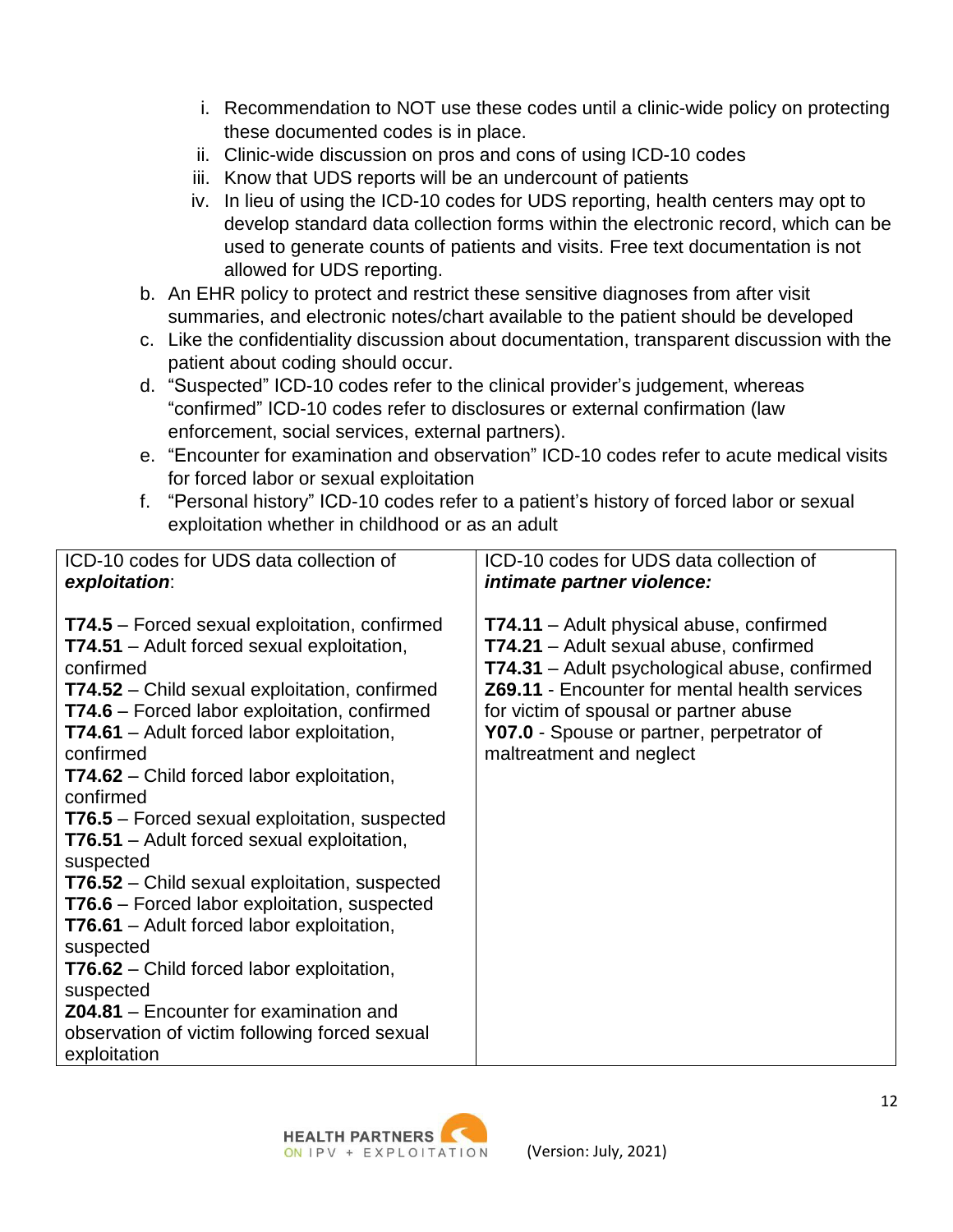| Z04.82 – Encounter for examination and               |  |
|------------------------------------------------------|--|
| observation of victim following forced labor         |  |
| exploitation                                         |  |
| <b>Z62.813</b> – Personal history of forced labor or |  |
| sexual exploitation in childhood                     |  |
| <b>Z91.42</b> – Personal history of forced labor or  |  |
| sexual exploitation                                  |  |

- 25.Staff may need support for secondary or vicarious trauma supervisor, provider, and behavioral health staff will check in for support needs.
- 26.Notify within 24 hrs. of the suspected/ confirmed case that needs to be shared with the Compliance and Quality department
- 27.IPV/HT task force is responsible for reviewing and updating the protocol annually.
- 28.Defining success: Success is measured by our efforts to reduce isolation and improve outcomes for safety and health by:
	- a. Growing strong partnerships with DV advocacy programs
	- b. CUES approach versus screening alone
	- c. Confidential environment: see patients alone
	- d. Offer patients supportive messages
	- e. Offer patients harm reduction strategies to promote safety and health
	- f. Make warm, supported referrals to DV advocacy programs
	- g. Consider IPV, HT, and exploitation for differential diagnosis.

Procedure Authority, Signature, and Dates:

| CEO: | Date: |
|------|-------|
|      |       |
|      |       |
| CMO: | Date: |
|      |       |

Dir. Behavioral Health: Director Contract Contract Contract Contract Contract Contract Contract Contract Contract Contract Contract Contract Contract Contract Contract Contract Contract Contract Contract Contract Contract